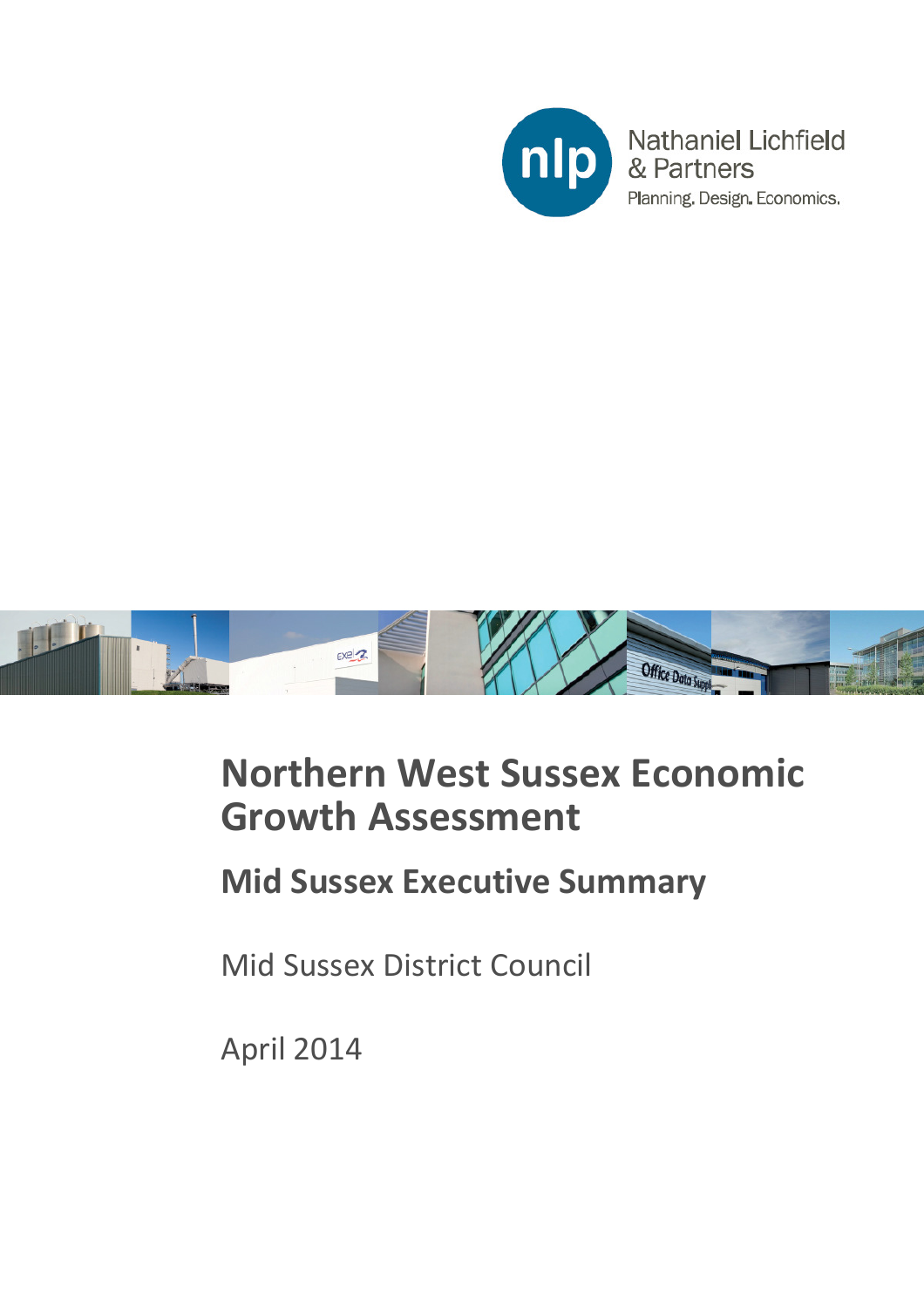

Mathaniel Lichfield<br>& Partners Planning. Design. Economics.

## **Northern West Sussex Economic Growth Assessment**

**Mid Sussex Executive Summary** 

Mid Sussex District Council

22 April 2014

13512/MS/CGJ/LE

Nathaniel Lichfield & Partners 14 Regent's Wharf All Saints Street London N1 9RL

**nlpplanning.com**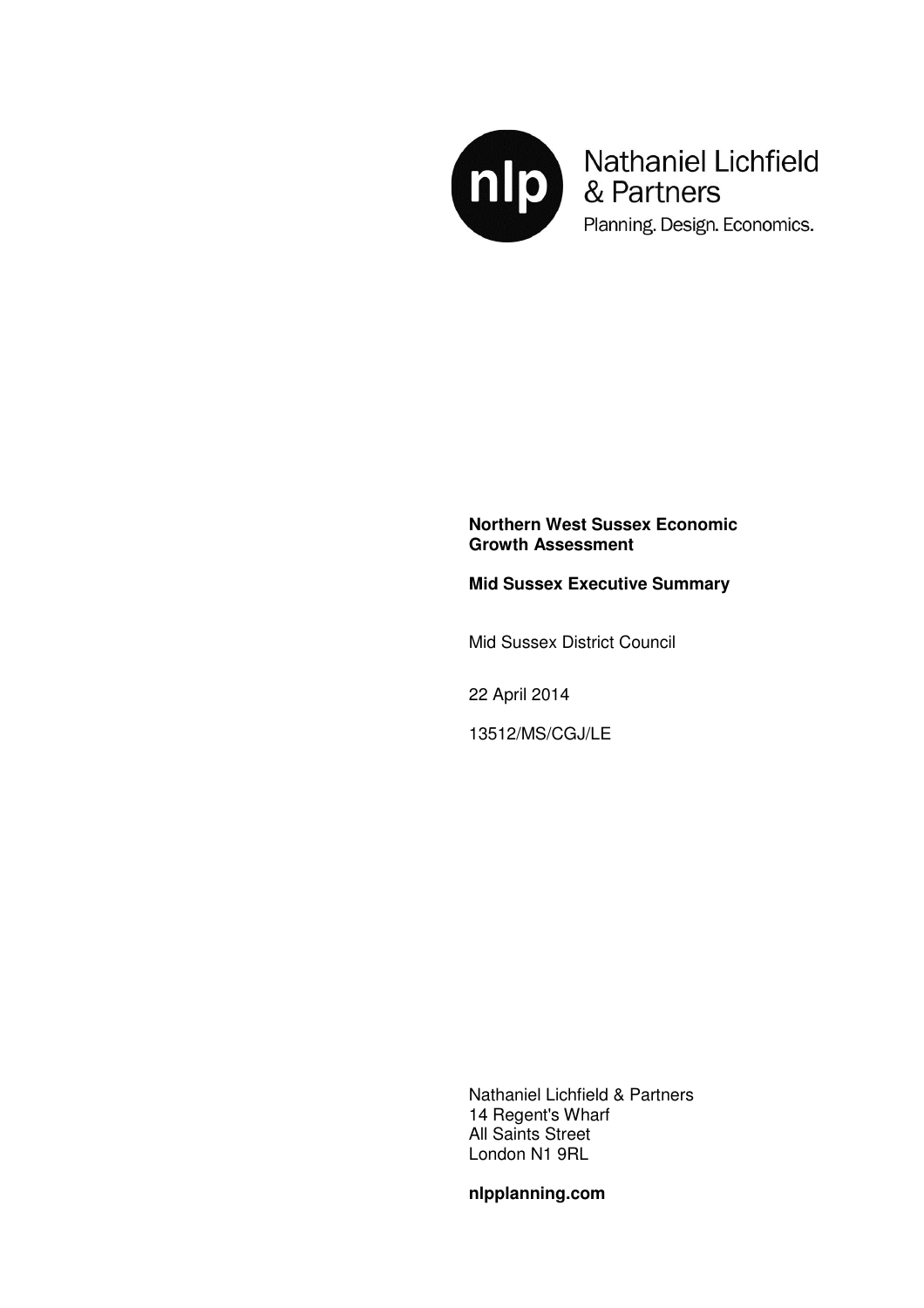This document is formatted for double sided printing.

© Nathaniel Lichfield & Partners Ltd 2014. Trading as Nathaniel Lichfield & Partners. All Rights Reserved. Registered Office: 14 Regent's Wharf All Saints Street London N1 9RL

All plans within this document produced by NLP are based upon Ordnance Survey mapping with the permission of Her Majesty's Stationery Office. © Crown Copyright reserved. Licence number AL50684A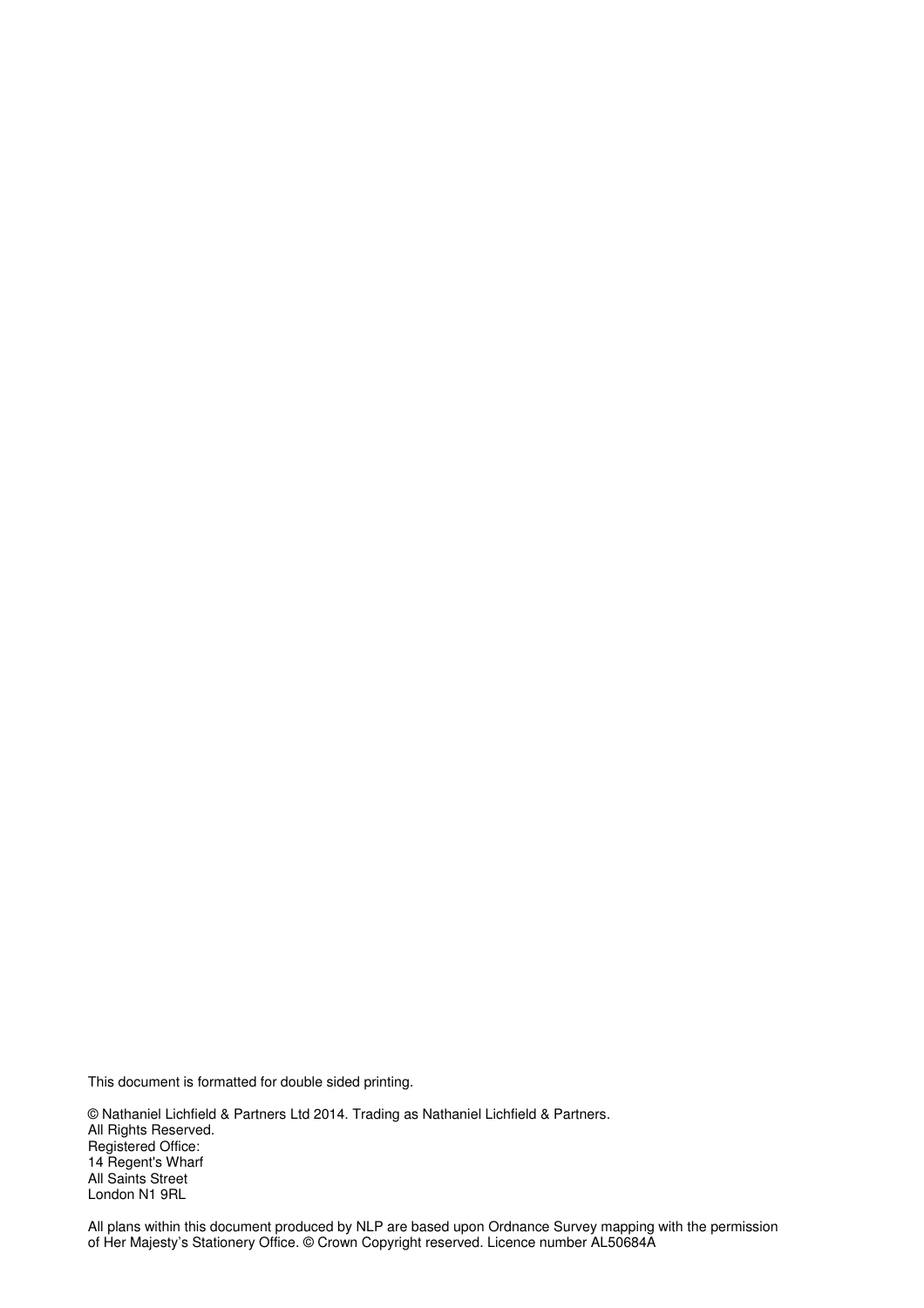## **Executive Summary**

The Northern West Sussex authorities comprising Crawley Borough Council, Horsham District Council and Mid Sussex District Council, commissioned Nathaniel Lichfield & Partners ('NLP') to prepare an Economic Growth Assessment ('EGA') for the Northern West Sussex sub-region. It is intended to inform the emerging Local Plans for each of the three authorities, and support the development of a partnership approach to joint working across a range of planning policy and economic development issues in line with the National Planning Policy Framework (NPPF) duty to cooperate.

The Northern West Sussex sub-region lies at the northeast end of West Sussex County and comprises the three local authorities of Crawley, Horsham and Mid Sussex. The area benefits from good strategic rail and road routes as well as international connections via Gatwick Airport. There is a high degree of economic inter-relationship between the three authorities not least in terms of commuting flows. The sub-region's commercial property market is relatively buoyant with the area representing an attractive business location due to its central location, excellent transport links and connectivity and access to a highly skilled workforce. Market and business feedback indicated the need to allocate additional land in the sub-region to maintain a high quality and competitive business offer.

Key findings of the study as far as they relate to Mid Sussex District are as follows:

- 1 Mid Sussex contained 63,900 workplace jobs in 2013 having recorded a 5.3% decline in total jobs over the period since 1997 (in contrast to the wider sub-region). B-class jobs peaked at just under 31,000 in 1999, and have since declined by 20%. Key employment sectors include business services, health, education and retail. Workforce productivity (measured by GVA) is below the regional and sub-regional average.
- 2 The District's business base is characterised by small businesses and relatively few larger firms. The rate of business start-ups in recent years has been the highest of all three authorities in Northern West Sussex. Unemployment levels are low, and although the skills profile of the resident workforce is above average, many local residents commute out of the District to higher paid jobs elsewhere.
- 3 Mid Sussex contains about 605,000 sq.m of commercial office, industrial and warehousing space, the smallest stock of the Northern West Sussex authorities. Split relatively evenly between manufacturing, warehousing and commercial office space, the latter having declined in recent years.
- 4 The local commercial property market centres around the District's three main towns of Haywards Heath, Burgess Hill and East Grinstead, each with a distinct offer and character. Haywards Heath is the District's main office centre, due in part to its connectivity strengths, strong town centre offer and historic role as an important office destination since the 1980's.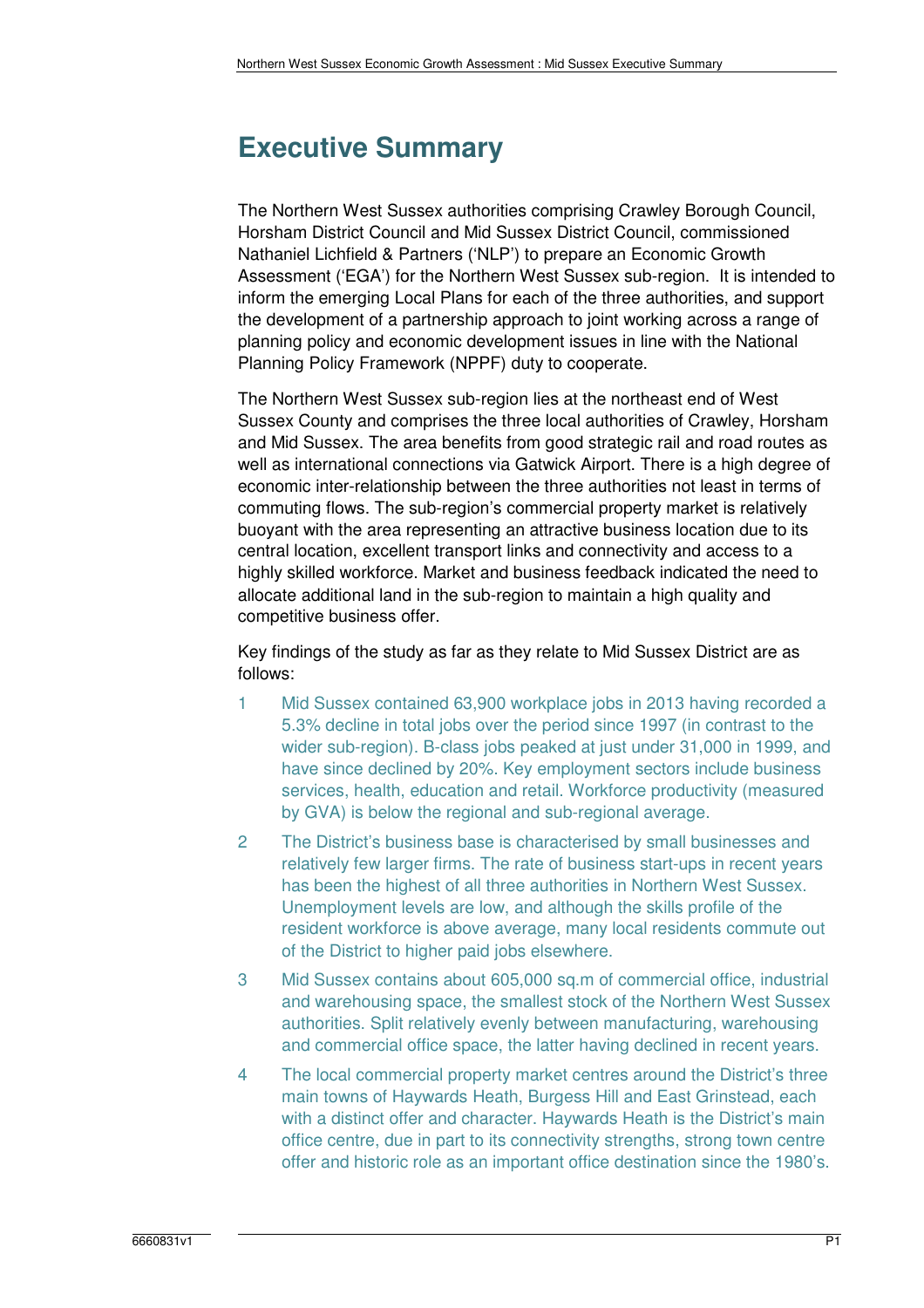- 5 An assessment of the District's employment sites undertaken as part of the EGA indicates that Mid Sussex contains a good range of employment sites of differing quality, size and type. The sites assessed were fairly mixed in terms of existing use class, predominantly within B1a in the three main urban areas, B2 and B8 uses in more strategic locations such as northwest of East Grinstead and Victoria Business Park, Burgess Hill, with some smaller mixed uses also evident on isolated rural sites.
- 6 Demand for good quality, modern office premises remains steady, driven largely by local SMEs, although much of the town's office supply is relatively old and unattractive to current business occupiers. Anecdotal evidence already indicates that a lack of readily available land for new development is beginning to drive potential occupiers and investment out of the town. In industrial terms, Burgess Hill is the largest and most established market, boosted by steady demand from industrial occupiers for a range of premises sizes. Like other centres in the District, a diminishing supply of available land for development represents a key challenge facing the town's industrial market, particularly with regards to future economic prosperity.
- 7 A number of potential future economic scenarios have been considered for the period to 2031, based on different approaches including Experian baseline economic forecasts and some alternative, higher trajectories of economic growth within Mid Sussex. All of these scenarios indicate higher future economic growth than the District has achieved in the recent past. Under the 2013 baseline scenario the District is forecast to deliver around 10,425 jobs by 2031. This generates a requirement for 148,250m<sup>2</sup> or 30.7ha of B class employment space(i.e. offices, industrial and warehousing). An alternative 'higher growth' scenario has also been considered which takes account of planned investment or intelligence about future sector/site potential and provide an indication of additional growth capacity over and above the baseline scenario. The additional land requirements arising from this alternative scenario in Mid Sussex represents an increase of 72% over and above the baseline position.
- 8 When the baseline scenario of future growth is compared with available employment space in Mid Sussex, the District would appear to have insufficient employment floorspace in quantitative terms to meet future needs up to 2031, although the potential shortfall is very slight at just over 1 ha. Alongside this, there are a range of qualitative requirements that point to the need for new land being made available.
- 9 New allocations identified through the draft District Plan, particularly land at north west of Burgess Hill, will provide sufficient new employment land to meet the identified requirements in overall quantitative terms assuming they are adopted in due course. There are also a number of settlement specific issues that should be taken into account when considering how best to meet future economic development requirements:
	- i As a town centre use defined in the NPPF, the Council should continue to support and encourage office uses in Haywards Heath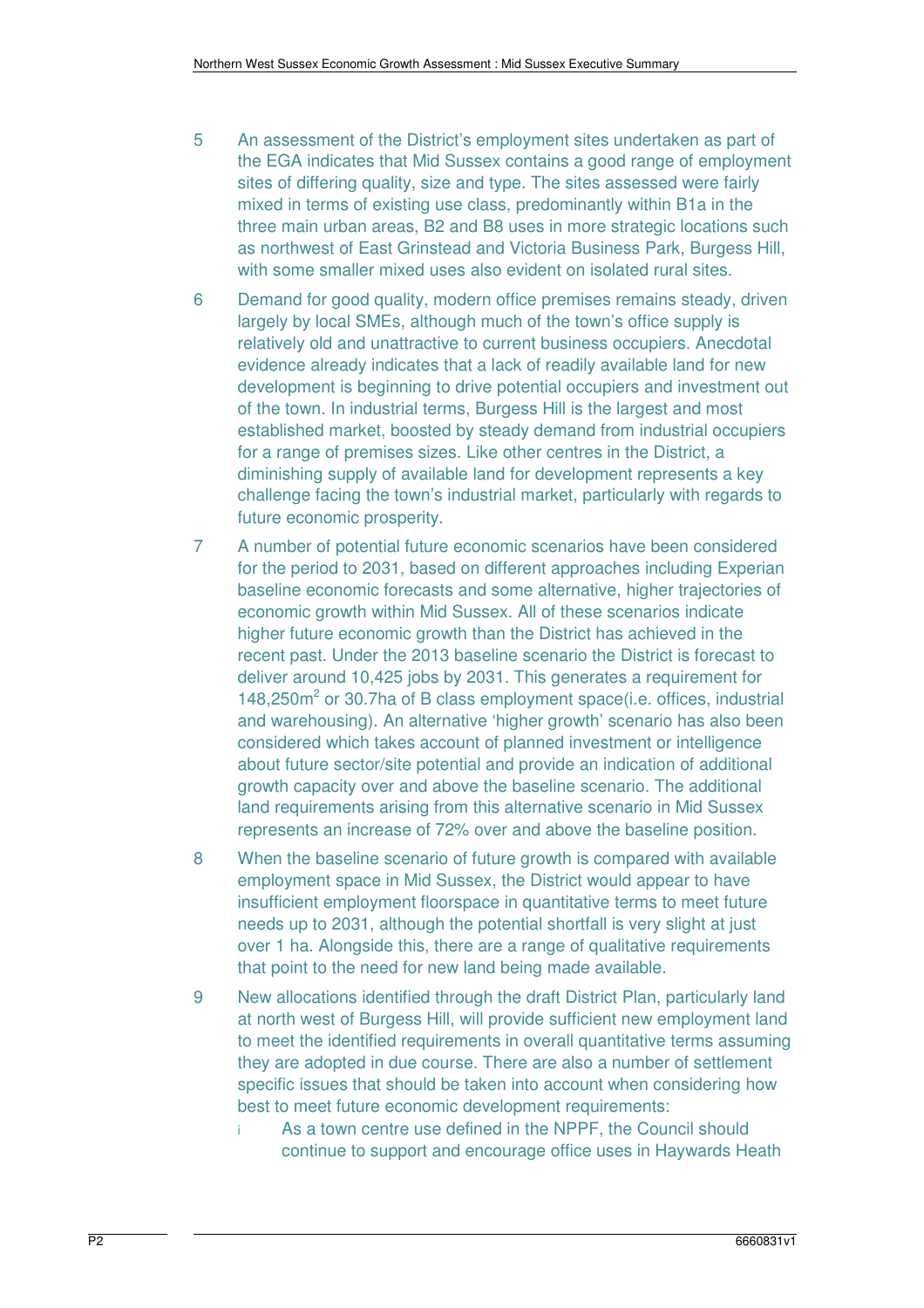town centre. The most immediate option for re-use of vacant space includes sub-division into smaller floorplates which could provide an important source of readily available space for smaller businesses and those seeking a town centre location. The Council should also consider defining a core office area where specific policy support and/or protection is provided for office uses to help support delivery of a more modern office portfolio for the town.

ii Whilst East Grinstead's role as an office centre has declined in recent years, the town has remained a buoyant industrial location but characterised by very limited remaining industrial land supply to meet future needs. It would appear justified to consider a further allocation for industrial purposes at East Grinstead to reflect demand in this location, albeit relatively small scale and proportionate to the town's infrastructure and connectivity. At the same time, the Council will need to manage future redevelopment of office accommodation to ensure that some smaller scale provision can be maintained and/or new space provided to support local office needs.

The high degree of economic and commercial property market interrelationship between the three Northern West Sussex local authorities means that planning policy decisions relating to provision of employment land (both what currently exists and any additional land proposed) made within any one of the local authorities potentially has a bearing on the locational and growth decisions of businesses across the sub-region and, therefore, the scale and distribution of future job growth.

Traditional commercial property market dynamics across the sub-region are gradually changing as town centre office markets have declined in favour of larger modern space on business parks or smaller, more flexible space. Mid Sussex will need to manage legacy office space in town centre locations (including changes of use through the recently introduced office to residential Permitted Development Rights) but also consider how new accommodation can be provided in locations attractive to the market both in town centres and through new business park sites.

Whilst Crawley has traditionally been the focus for much of the sub-region's industrial and distribution activity (largely due to the presence of Manor Royal), industrial demand may become more widely distributed in future particularly in the context of land supply constraints in Crawley and other industrial locations within the sub-region that have proved resilient in recent years (including Burgess Hill and East Grinstead). Providing for the growth of rural based businesses will also be particularly important to the future planning strategies of Mid Sussex. This will require a combination of 'conventional' site allocations but also other measures such as supporting rural workspace and upgrading of broadband infrastructure (not all of which are within the ambit of planning policy).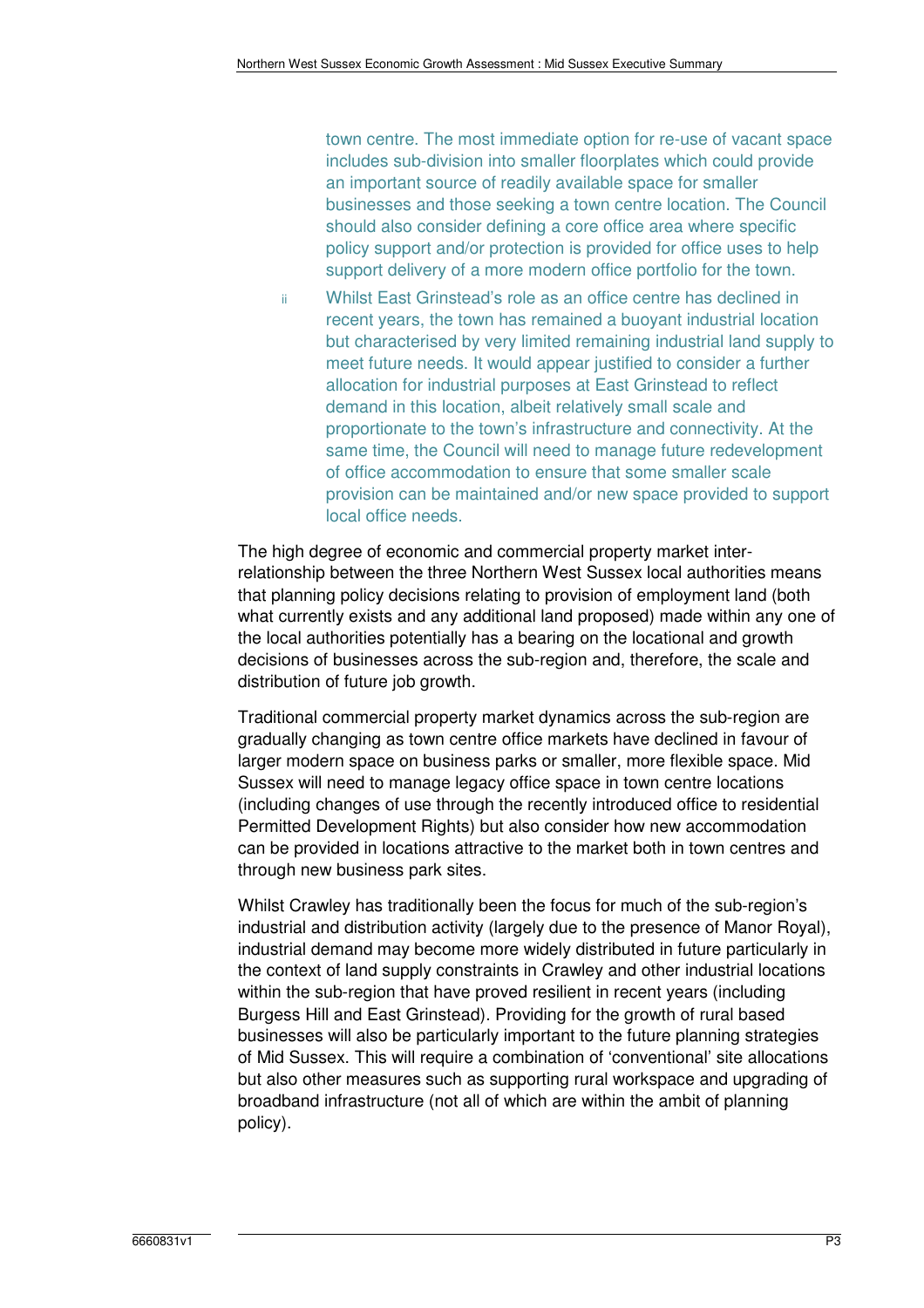Both Mid Sussex and Horsham are already advancing new site proposals in their respective draft plans to help accommodate the additional requirements for employment space over the period to 2031, at land north west of Burgess Hill and North Horsham. These proposals will go some way to meeting the indigenous business growth needs of each authority, and offer scope to retain some higher-skilled out-commuters by encouraging higher quality new employment development. There may be some degree of competition between such sites but new provision is required to meet baseline needs and this will also depend on timing, phasing and the type of product developed in each location.

Until such time as the continuing requirement for safeguarding of land around Gatwick is either confirmed or not, it is possible that some of Crawley's business needs will not be capable of being met within the Borough once existing available land supply is developed out. In this situation, some business needs could be displaced to Mid Sussex and Horsham or, indeed, outside the sub-region entirely. The extent to which this occurs will depend on the relative availability and cost of alternative sites at that point in time, as well as other business location factors such as labour force and proximity to suppliers and customers that are beyond planning considerations.